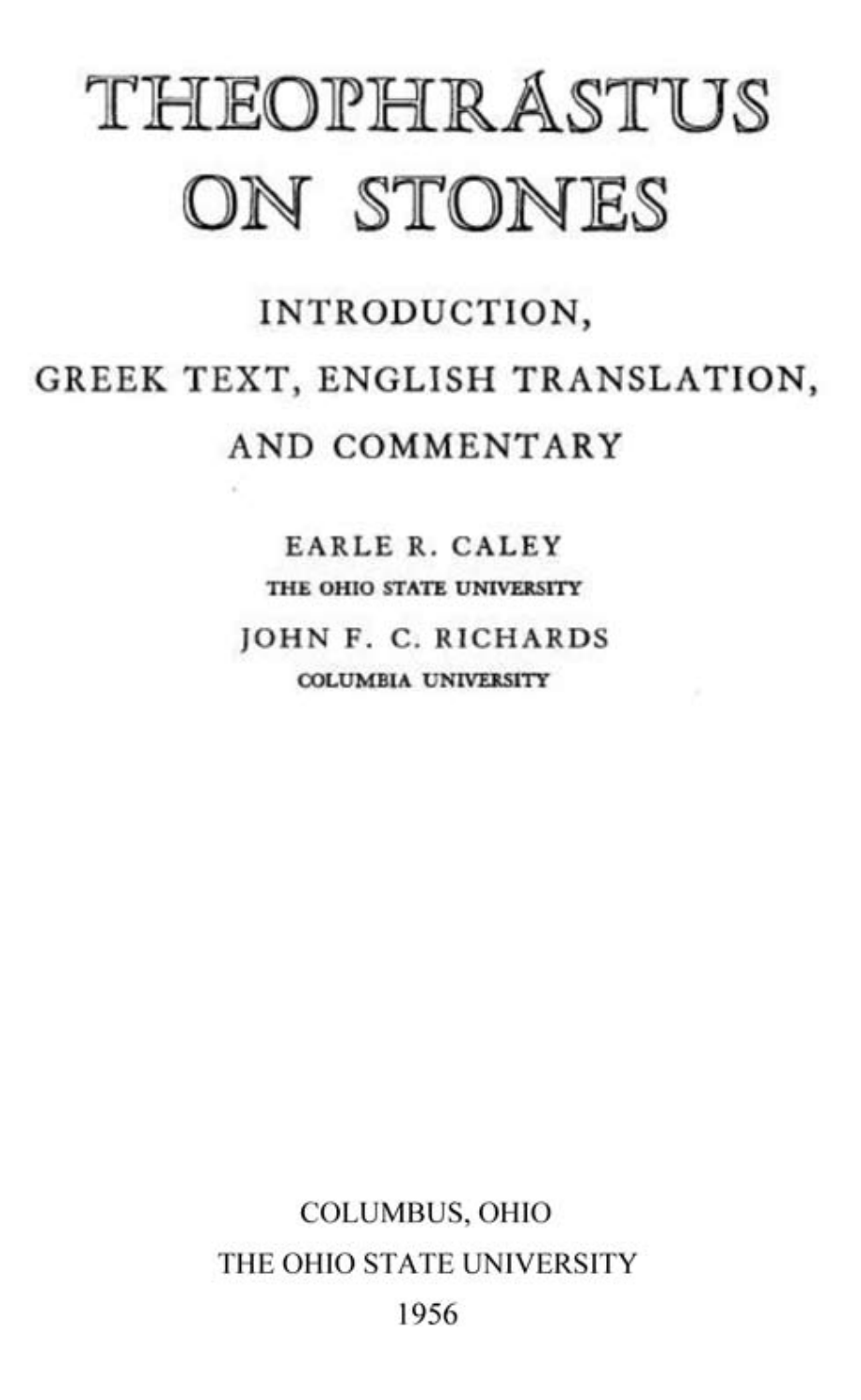τατον, τὸ δε δεύτερον έκ τῶν παχυτάτων μελάντατον, ταῦτά τε

- δή τέχνη γίνεται και έτι το ψιμύθιον. τίθεται γαρ μόλυβδος 56 ύπερ όξους έν πίθοις ήλίκον πλίνθος. όταν δε λάβη πάχος, λαμβάνει δε μάλιστα έν ήμέραις δέκα, τότ' ανοίγουσιν, είτ' άποξύουσιν ώσπερ ευρώτά τινα άπ' αυτού, και πάλιν, έως αν καταναλώσωσι. το δ' άποξυόμενον έν τριπτήρι τρίβουσι και άφηθούσιν
- άεί, το δ' έσχατον υφιστάμενόν έστι το ψιμύθιον, παραπλησίως 57 δέ και ο ίος γίνεται χαλκός γάρ έρυθρος ύπερ τρυγος τίθεται και άποξύεται το επιγινόμενον αυτώ επιφαίνεται γάρ ο ίός.
- γίνεται δε και κιννάβαρι το μεν αυτοφυές το δε κατ' έργασίαν. 58 αύτοφυές μέν το περί Ιβηρίαν σκληρον σφόδρα και λιθώδες, καί το έν Κόλχοις, τούτο δέ φασιν είναι (έπι) κρημνών ο καταβάλλουσι τοξεύοντες, το δε κατ' έργασίαν ύπερ Εφέσου μικρον έξ ένος τόπου μόνον. έστι δ' άμμος ήν συλλέγουσι λαμπυρίζουσαν καθάπερ ο κόκκος· ταύτην δε τρύμαντες όλως έν άγγείοις λιθίνοις λειοτάτην πλύνουσιν έν χαλκοΐς [μικρον έν καλοΐς] τὸ δ' υφιστάμενον πάλιν λαβόντες πλύνουσι και τρίβουσιν, έν ώπερ έστι το της τέχνης οι μεν γάρ έκ του ίσου πολύ περιποιούσιν, οι δ' όλίγον ή ούθέν· άλλά πλύσματι (τώ) επάνω χρώνται έν πρός έν άλείφοντες. γίνεται δε το μεν ύφιστάμενον
- κάτω κιννάβαρι, το δ' έπάνω και πλείον πλύσμα. καταδείξαι δέ 59 φασι και ευρείν την εργασίαν Καλλίαν τινά 'Αθηναίον έκ των άργυρείων, δε οιόμενος έχειν την άμμον χρυσίον διά το λαμπυρίζειν έπραγματεύετο και συνέλεγεν. έπει δ' ήσθετο ότι ούκ έχει τὸ δὲ τῆς ἄμμου κάλλος ἐθαύμαζε διὰ τὴν χρόαν οὗτως ἐπὶ την έργασίαν ήλθε ταύτην. ού παλαιον δ' έστιν άλλα περί έτη
- μάλιστ' ένενήκοντα είς άρχοντα Πραξίβουλον 'Αθήνησι. φανε-60 ρον δ' έκ τούτων ότι μιμείται την φύσιν ή τέχνη, τα δ' ίδια ποιεί, και τούτων τα μεν χρήσεως χάριν τα δε μόνον φαντασίας ώσπερ τάς *τάλπεις. ένια δε ίσως άμφοιν ώσπερ χυτον άργυρον. έστι* γάρ τις χρεία και τούτου, ποιείται δε όταν το (κιννάβαρι) τριφθή μετ' όξους έν άγγείω χαλκώ και δοίδυκι χαλκώ. τα μεν ούν τοιαύτα τάχ' άν τις λάβοι πλείω.
- Τών δε μεταλλευτών τα έν τοις γεωφανέσιν έτι λοιπά, [περί] 61 ών ή γένεσις ώσπερ έλέχθη κατ' άρχας έκ συρροής τινός και έκκρίσεως γίνεται καθαρωτέρας και ομαλωτέρας τών άλλων. χρώματα δε παντοΐα λαμβάνουσι και δια την των υποκειμένων † ... διά την τών... ουντων διαφοράν, έξ ών τὰς μὲν μαλάτ-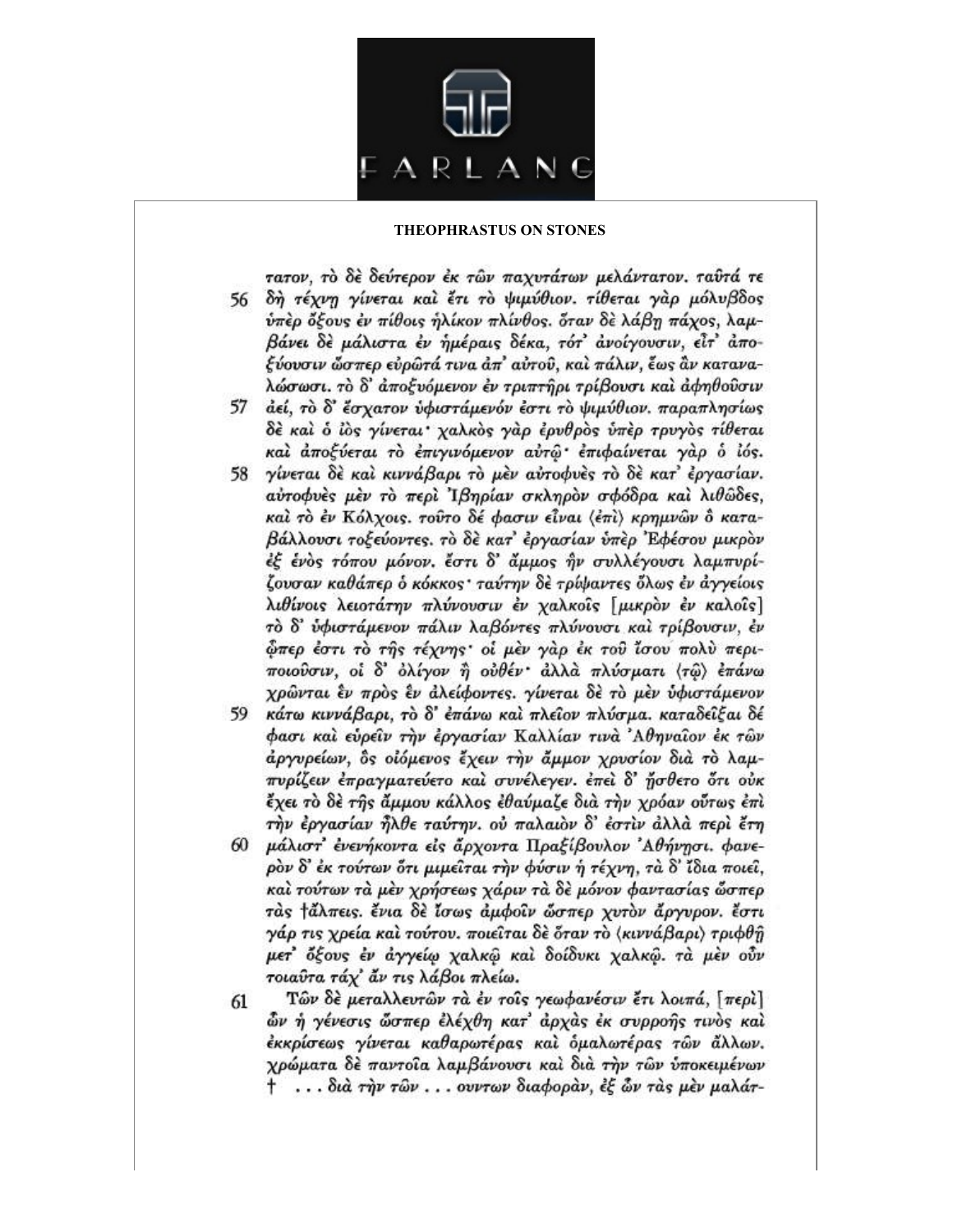## TRANSLATION

like glowing charcoal. And its origin is itself a proof of this; for it would seem that all these substances change under the influence of fire, if it is right to consider that the red ochre made in this process is the same as the one made by nature or very similar to it.

Just as thiere is a natural and an artificial red ochre, so there is a native *kyanos* and a manufactured kind, such as the one in Egypt. There are three kinds of *\yanos,* the Egyptian, the Scythian, and the Cyprian. The Egyptian is the best for making pure pigments, the Scythian for those that are more dilute. The Egyptian variety is manufactured, and those who write the history of the kings of Egypt state which king it was who first made fused *kyanos* in imitation of the natural kind; and they add that *hyanos* was sent as tribute from Phoenicia and as gifts from other quarters, and some of it was natural and some had been produced by fire. Those who grind coloring materials say that *\yanos* itself makes four colors; the first is formed of the finest particles and is very pale,  $45$  and the second consists of the largest ones and is very dark. These are prepared artificially, and so is white lead.

Lead about the size of a brick is placed in jars over vinegar, and when this acquires a thick mass, which it generally does in ten days, then the jars are opened and a kind of mold is scraped off the lead, and this is done again until it is all used up. The part that is scraped off is ground in a mortar and decanted frequently, and what is finally left at the bottom is white lead.

Verdigris is made in much the same way. Red copper is placed over grape-residues<sup>48</sup> and the matter that collects on it is scraped off; for it is verdigris that appears there.

There is also a natural and a prepared kind of cinnabar. The cinnabar in Iberia, which is very hard and stony, is natural, and so is the kind found in Colchis. They say that this is found on cliffs and is brought down by arrows that are shot at it. The prepared kind comes from one place only, a little above Ephesos. It is a sand that shines brightly and resembles scarlet dye; this is collected and ground in stone vessels until it is as fine as possible; then it is washed in copper ones . . . *,"* and what remains is taken

<sup>&</sup>lt;sup>45</sup> This translates  $\hat{\mathbf{l}} \times \hat{\mathbf{A}} \times (\hat{\mathbf{l}}^{\circ} \hat{\mathbf{l}}) + \hat{\mathbf{l}} \hat{\mathbf{l}} \hat{\mathbf{l}}$ , which has been accepted as an emendation in the text. 46 The literal translation of *ÏÏÏ{* would be "wine-lees," but see Commentary.

<sup>&</sup>lt;sup>47</sup> The words  $ii > \hat{I}^{\circ}i + \hat{I}^{\circ}i$ ,  $\hat{I}^{\circ}$ ? (after  $\hat{I} \times \hat{I}^{\circ}i\hat{I}^{-1} \times \hat{I}$  may simply be a repetition of *ev*  $\hat{I}$ ±Î»ÎºÎ¿Î¯?. Schneider thinks they belong above, after *ÏÏÎ¯Ï ÎÏÎÏÎ¿Ï ÎŒÎ¹κÏÏΜ* ("a little above Ephesos") and should really be *it dypots*  $\hat{I}^I\hat{I}^I\hat{I}^{\perp}\hat{I}$  *and*  $\hat{I}^S\hat{I}^S$  *("in the Cilbian district").*